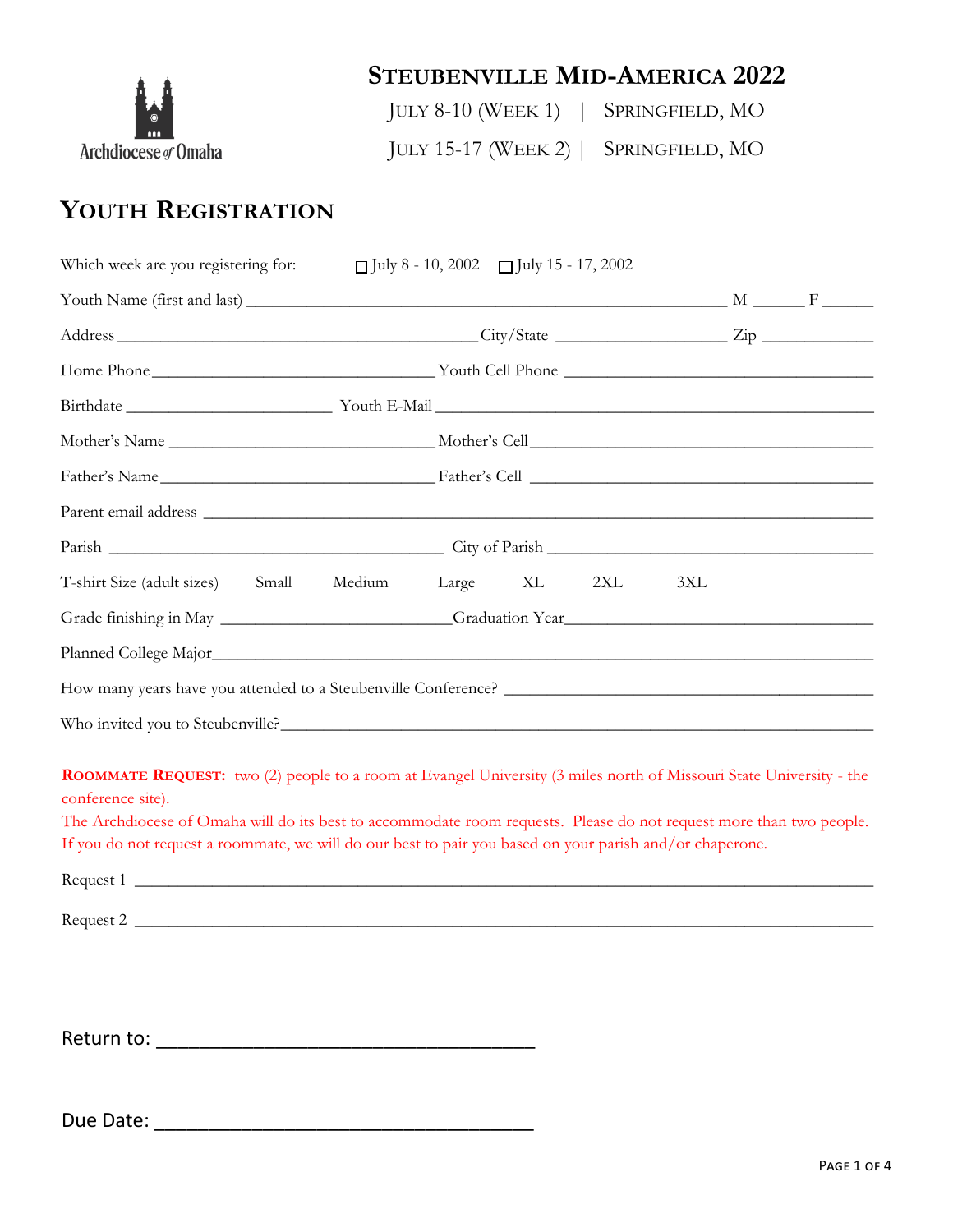## **MEDICAL INFORMATION STEUBENVILLE 2022**

| Doctor's Name                                                                                                                            |                                      |
|------------------------------------------------------------------------------------------------------------------------------------------|--------------------------------------|
|                                                                                                                                          |                                      |
| In the event the above participant becomes ill or needs emergency medical treatment, please notify:                                      |                                      |
| Parent/Guardian                                                                                                                          | Other or Secondary Emergency Contact |
|                                                                                                                                          |                                      |
|                                                                                                                                          |                                      |
|                                                                                                                                          |                                      |
|                                                                                                                                          |                                      |
| Work                                                                                                                                     | Work                                 |
| medications, their purpose, dosage, and frequency of dosage. Please use back of form, if necessary.<br><b>Other Medical Information:</b> |                                      |
|                                                                                                                                          |                                      |
| Dietary Restrictions and/or Food Allergies                                                                                               |                                      |
|                                                                                                                                          |                                      |
|                                                                                                                                          |                                      |
|                                                                                                                                          |                                      |

Recently exposed to contagious disease such as mumps, measles, chickenpox, etc.? If so, date and disease/condition:

I hereby warrant that to the best of my knowledge, the above participant is in good health, and I assume all responsibility for their health.

 $\_$  , and the set of the set of the set of the set of the set of the set of the set of the set of the set of the set of the set of the set of the set of the set of the set of the set of the set of the set of the set of th

Signature\_\_\_\_\_\_\_\_\_\_\_\_\_\_\_\_\_\_\_\_\_\_\_\_\_\_\_\_\_\_\_\_\_\_\_\_\_\_\_\_\_\_\_\_\_\_\_\_\_\_\_\_\_\_\_\_\_\_\_\_\_\_\_\_\_\_\_\_\_ Date \_\_\_\_\_\_\_\_\_\_\_\_\_\_\_\_\_\_\_\_\_\_\_

Printed Name \_\_\_\_\_\_\_\_\_\_\_\_\_\_\_\_\_\_\_\_\_\_\_\_\_\_\_\_\_\_\_\_\_\_\_\_\_\_\_\_\_\_\_\_\_\_\_\_\_ Relationship to Participant\_\_\_\_\_\_\_\_\_\_\_\_\_\_\_\_\_\_\_\_\_\_\_

**Authorization:** I hereby grant permission for non-prescription medications (such as ibuprofen, acetaminophen, throat lozenges, cough syrup, etc.) to be given to my child, if deemed necessary. Yes \_\_\_\_\_\_\_\_\_\_\_ NO \_\_\_\_\_\_\_\_\_  $Signature$   $\Box$ 

Archdiocese

The Archdiocese of Omaha and its affiliates will take reasonable care to see that the information on this Medical Form will be held in confidence.

ARCHDIOCESE OF OMAHA · 2222 N 111TH ST · OMAHA, NE 68164 · 402-557-5610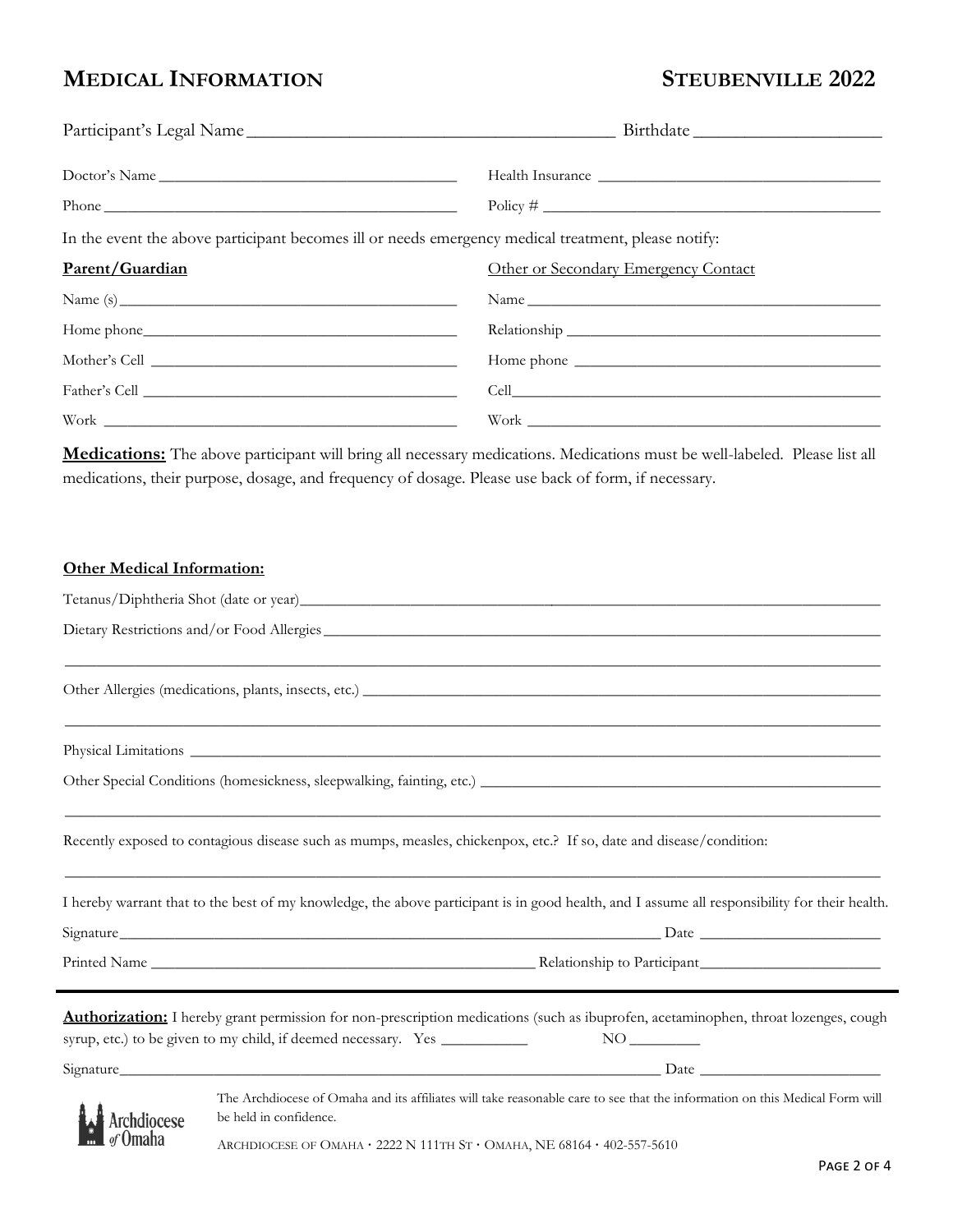

## **ARCHDIOCESE OF OMAHA PARENT/GUARDIAN CONSENT FORM AND LIABILITY WAIVER**

## **STEUBENVILLE MID-AMERICA 2022 JULY 2022 | SPRINGFIELD, MO**

### **Participant Name**

**I grant permission for my youth to participate** in this Archdiocesan youth ministry event that is located away from the parish/school site. This activity will take place under the guidance and direction of Archdiocesan parish/campus youth ministers and/or volunteers from parishes/schools. A brief description of the event follows:

**Name of Event:** Steubenville Mid-America Conference **Purpose of Event:** Youth Conference **Location:** Missouri State University Campus in Springfield, MO **Date of Event:** July 8-10, 2002 ~or~ July 15-17, 2002 **Transportation:** Parishes/Schools are responsible for organizing transportation

**As parent or guardian**, I remain legally responsible for any personal actions taken by the above named minor ("Participant"). I agree on behalf of myself and my child, to hold harmless and indemnify the parish/school, the Archdiocese of Omaha, and any of their agents, representatives, chaperones or volunteers, for any claims arising from or in connection with any injury or illness the registered participant sustains in connection with is event.

**Photo Release**: Pictures of my child taken during the event may be used in print or electronic media for the purposes of publicity, unless I email the Archdiocesan Coordinator of Youth Evangelization and Discipleship at ijgencarelli@archomaha.org to indicate that I do not consent.

Parent Signature \_\_\_\_\_\_\_\_\_\_\_\_\_\_\_\_\_\_\_\_\_\_\_\_\_\_\_\_\_\_\_\_\_\_\_\_\_\_\_\_ Date \_\_\_\_\_\_\_\_\_\_\_\_\_\_\_\_\_

Printed Name \_\_\_\_\_\_\_\_\_\_\_\_\_\_\_\_\_\_\_\_\_\_\_\_\_\_\_\_\_\_\_\_\_\_\_\_\_\_\_\_\_\_\_\_\_\_\_\_\_\_\_\_\_\_\_\_\_\_\_\_\_\_\_